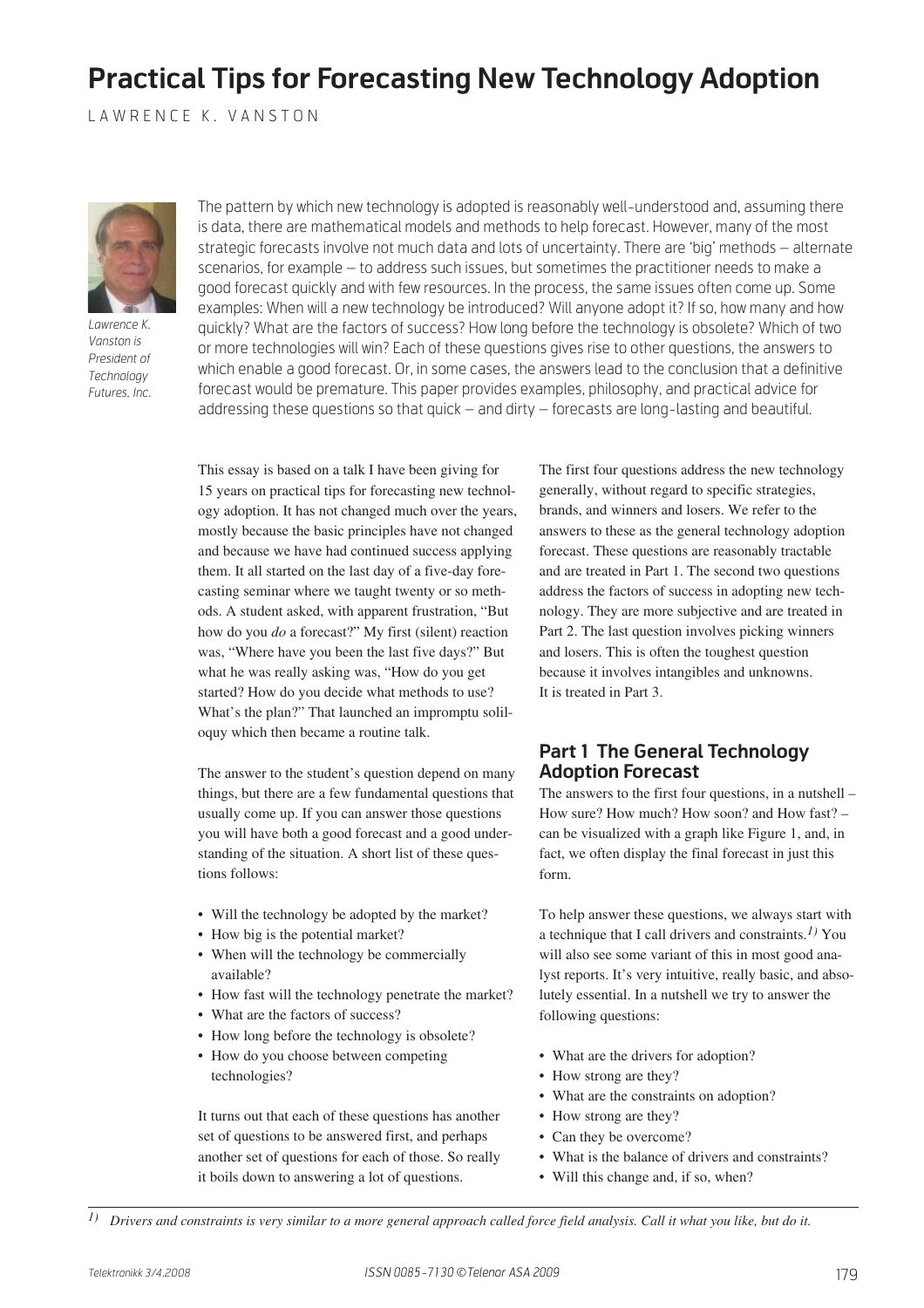

*Figure 1 Questions for the general technology adoption forecast*

#### **Drivers**

| The technology will save someone money       |                           |                |   |                |                    |
|----------------------------------------------|---------------------------|----------------|---|----------------|--------------------|
| How much?                                    | 1<br>A little             | $\overline{c}$ | 3 | $\overline{4}$ | 5<br>A lot         |
| Type of savings?                             | 1<br>Operating            | $\overline{c}$ | 3 | $\overline{4}$ | 5<br>Capital       |
| When?                                        | 1<br>Future               | $\overline{c}$ | 3 | $\overline{4}$ | 5<br><b>Now</b>    |
| How sure?                                    | 1<br>Uncertain            | $\overline{c}$ | 3 | $\overline{4}$ | 5<br>Certain       |
| How complicated?                             | 1<br>$1-$ or $2-$ off     | $\overline{c}$ | 3 | $\overline{4}$ | 5<br><b>Direct</b> |
| The technology will make someone money       |                           |                |   |                |                    |
| How much?                                    | 1<br>A little             | $\overline{c}$ | 3 | $\overline{4}$ | 5<br>A lot         |
| How sure?                                    | 1<br>Uncertain            | $\overline{c}$ | 3 | $\overline{4}$ | 5<br>Certain       |
| When?                                        | 1<br>Future               | $\overline{c}$ | 3 | $\overline{4}$ | 5<br><b>Now</b>    |
| The technology solves someone's problem      |                           |                |   |                |                    |
| Recognized problem?                          | $\mathbf{1}$<br><b>No</b> | $\overline{c}$ | 3 | $\overline{4}$ | 5<br>Yes           |
| Size of problem?                             | 1<br>Little               | $\overline{c}$ | 3 | $\overline{4}$ | 5<br>Big           |
| When?                                        | 1<br>Future               | $\overline{c}$ | 3 | $\overline{4}$ | 5<br>Now           |
| The technology provides someone satisfaction |                           |                |   |                |                    |
| Tangible value?                              | 1<br><b>No</b>            | 2              | 3 | $\overline{4}$ | 5<br>Yes           |
| Recognized value?                            | $\mathbf{1}$<br>No.       | $\overline{c}$ | 3 | $\overline{4}$ | 5<br>Yes           |
| When?                                        | 1<br>Future               | $\overline{c}$ | 3 | $\overline{4}$ | 5<br><b>Now</b>    |

#### *Figure 2 Typical drivers*

- What are the important areas of uncertainty that need to be resolved?
- How can these be addressed to everyone's satisfaction?

There are many types of drivers and constraints and they are often unique to the situation at hand, but there are some that usually come up. Figures 2 and 3 illustrate some typical drivers and constraints and some ideas on how to assess their strength.

Although I am the quantitative type, I generally do not strain to come up with an overall quantitative score for the drivers and constraints. If my intuitive scale tips strongly against the technology, I conclude that its chances are marginal at best. Video telephony fell into this category until only recently, when the constraints finally became weak enough to be overcome. If my scale tips strongly in favor of the technology, I estimate optimistic forecast parameters and move on to other issues regarding the technology. Broadband access was a good example of this. If my scale leans one way or the other, or gently rocks back and forth, or is stuck in the middle, then I know I have an interesting forecasting problem.*2)* Usually the key issue is whether and when the constraints will be overcome and/or when the balance of drivers and constraints change. Usually there will be one or two key areas of uncertainty or controversy and much effort will have to be devoted to addressing those areas.

A good illustration of drivers and constraints from my own experience can be found in forecasts TFI performed in the early 1990s regarding the adoption of high definition television (HDTV) in the US. When we did our first HDTV forecast in 1992*3)*, the US Federal Communications Commission (FCC) was considering five different standards from different companies and consortiums and a decision was expected in late 1993 or early 1994.

The strongest drivers for HDTV were better resolution, higher quality, and a wider-aspect ratio which was more suitable for movies and sports than standard TV. Other drivers were the interest of TV manufacturers for a compelling new product, the US government's desire to regain competitiveness in consumer electronics and technology in general, and potential synergies between computer monitors and HDTV sets.

*2) If you are too young to remember real analog balance scales, you'll have to use your imagination here. For reasons I cannot explain, I like visualizing a scale. You may prefer to visualize the back and forth of opposing forces, perhaps a rugby scrum, or an American football line of scrimmage, or a tug-of-war.*

<sup>&</sup>lt;sup>3)</sup> *Lawrence K. Vanston, Julia A. Marsh, and Susan M. Hinton, Telecommunications for Television/Advanced Television: Forecasts of* Markets and Technologies*, Technology Futures, Inc., 1992.*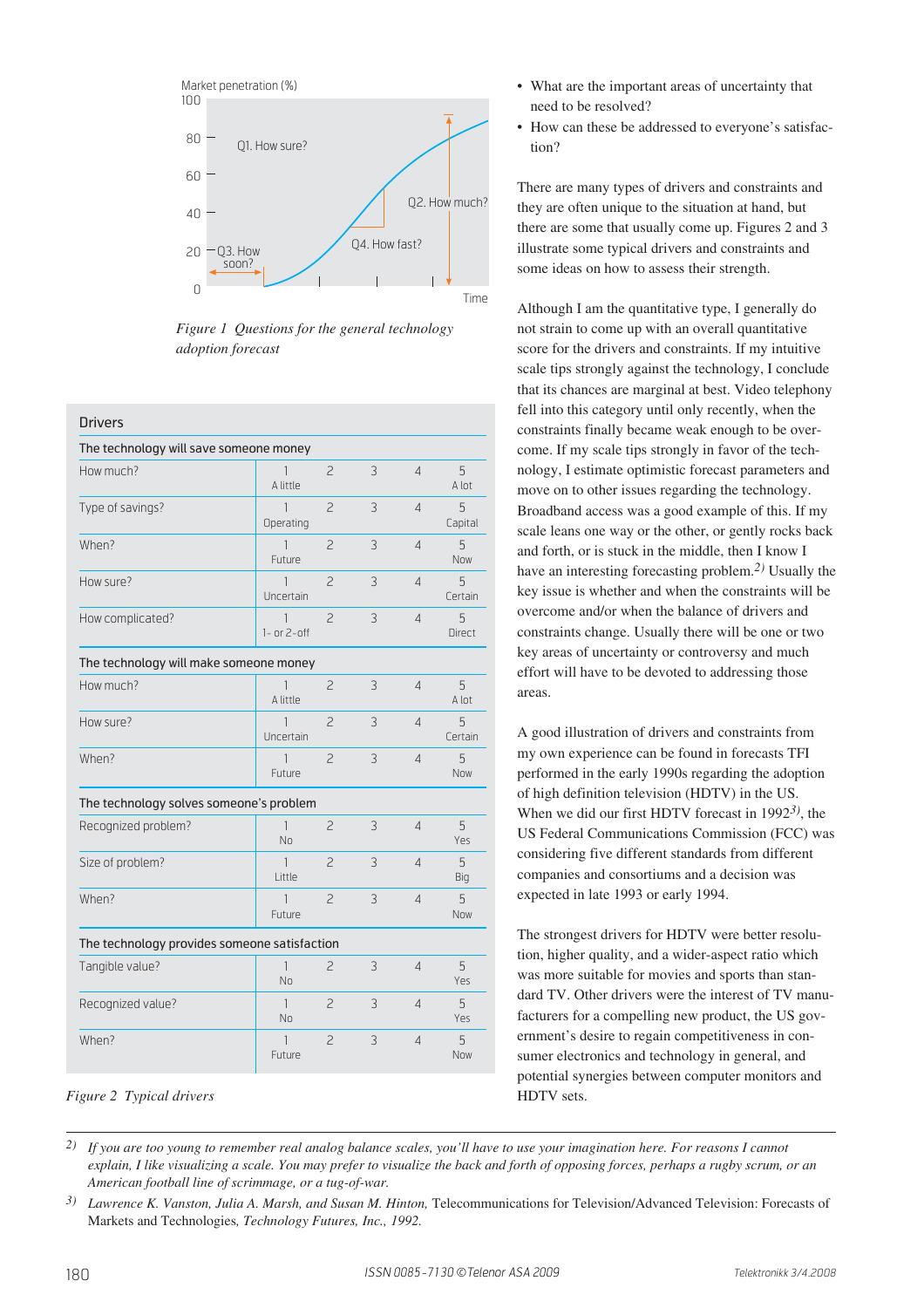None of these drivers was particularly strong at the time. Many people who saw HDTV demonstrations professed to not see much difference in quality. Cable television, although still not perfect, had corrected many of the quality issues inherent in over-the-air analog TV. There were already ways to compensate for the difference in aspect ratios between movies and TV, and wide-screen sports was an attractive promise still far from reality. Most analysts felt that the higher resolution would matter only at very large screen sizes, which would severely limit the HDTV market, perhaps to that of projection TV, which then comprised about 10 % of US households.

We did not completely agree with this assessment. Since there was, in fact, a major difference in resolution, once there was a product to sell, the talents of the marketing world would be easily applied to make people appreciate it. Likewise, the value of the wideaspect ratio for movies and sports would be plain to people once they were in the showroom. Also, the emergence of multi-media meant that text on television would be important in the future. Text is horrible on analog TV no matter how big the screen is or where you are sitting. Finally, we were not convinced that the value of HDTV was limited to large screens even for normal TV viewing, especially since the cost differential with analog would probably be less for smaller screen sizes. Maybe people would not rush out to replace their small screens with HDTV, but when the time came to replace a broken analog set, they would probably replace it with an HDTV, we felt. In summary, although the drivers were weak, we concluded that they would strengthen over time.

Opposing these drivers were several strong constraints. First, there was the cost of HDTV sets, which were expected to range from \$ 2000 to \$ 5000 (or \$ 3000 to \$ 7500 in today's dollars). Second, there was the bulkiness of the sets. The display workhorse of the time was the Cathode Ray Tube (CRT). HDTV CRT sets with the wide aspect ratio and the size thought to be necessary for HDTV to be advantageous would weigh over 100 kilograms. The other major alternative at the time was CRT-based projection TV, but it had its own problems with bulkiness and weight. It seemed obvious that the solution to this constraint, as well as the cost constraint, was either Liquid Crystal Display (LCD) projectors, which were already available and rapidly improving, or LCD or plasma flat-panel displays that were under development. We concluded that, without successful and economical flat-panel displays, HDTV would be limited to the historical projection TV niche.

Another major constraint was the availability of HDTV programming. The infrastructure for produc-

| Constraints                             |                       |                |   |                          |                 |  |  |  |
|-----------------------------------------|-----------------------|----------------|---|--------------------------|-----------------|--|--|--|
| The technology costs too much           |                       |                |   |                          |                 |  |  |  |
| Will costs decrease?                    | $\mathbf{1}$<br>A lot | 2              | 3 | $\overline{4}$           | 5<br>Not much   |  |  |  |
| The technology itself has limitations   |                       |                |   |                          |                 |  |  |  |
| Are limitations real?                   | $\mathbf{1}$<br>No    | $\overline{c}$ | 3 | $\overline{4}$           | 5<br>Yes        |  |  |  |
| Can limitations be overcome?            | 1<br>Yes              | $\overline{c}$ | 3 | $\overline{A}$           | 5<br>No         |  |  |  |
| <b>External limiting factors</b>        |                       |                |   |                          |                 |  |  |  |
| How strong are these factors?           | $\mathbf{1}$<br>Weak  | $\overline{c}$ | 3 | $\overline{4}$           | 5<br>Strong     |  |  |  |
| Can and will they change?               | 1<br>Yes              | $\overline{c}$ | 3 | $\overline{4}$           | 5<br><b>No</b>  |  |  |  |
| There is someone with something to lose |                       |                |   |                          |                 |  |  |  |
| How much?                               | 1<br>A little         | $\overline{c}$ | 3 | $\overline{4}$           | 5<br>A lot      |  |  |  |
| How powerful are they?                  | 1<br>Weak             | 2              | 3 | $\overline{\mathcal{L}}$ | 5<br>Powerful   |  |  |  |
| Can objections be overcome?             | 1<br>Yes              | $\overline{c}$ | 3 | $\overline{4}$           | 5<br>No         |  |  |  |
| Inertia against innovation and change   |                       |                |   |                          |                 |  |  |  |
| Culture of potential adopters?          | 1<br>Innovative       | 2              | 3 | $\overline{4}$           | 5<br>Not innov. |  |  |  |
| Culture of potential suppliers?         | 1<br>Innovative       | $\overline{c}$ | 3 | $\overline{A}$           | 5<br>Not innov. |  |  |  |
| Satisfied with status quo?              | $\mathbf{1}$<br>No    | $\overline{c}$ | 3 | $\overline{4}$           | 5<br>Yes        |  |  |  |
| Worried about future?                   | $\mathbf{1}$<br>Yes   | $\overline{c}$ | 3 | $\overline{A}$           | 5<br><b>No</b>  |  |  |  |
| <b>Competing solutions</b>              |                       |                |   |                          |                 |  |  |  |
| Are there competing solutions?          | $\mathbf{1}$<br>No    | $\overline{c}$ | 3 | $\overline{4}$           | 5<br>Yes        |  |  |  |

*Figure 3 Typical Constraints*

ing HDTV programming – cameras, processing equipment, video tape equipment, know-how – would all have to be acquired by the industry. Lack of programming had crippled color TV in the 1950s, and there was concern that the same would happen with HDTV. We felt that concern was valid, but overblown because of the vast library of movies – ideal for HDTV – that was already available. (In the 1990s people watched movies on TV; in the 1950s, when color TV was introduced, they did not.)

The program delivery infrastructure was another constraint. Television stations and cable television companies would have to invest in new transmission equipment. This is true of most communication technologies, so it is not in itself a show-stopper, but the industry would have to see the opportunity in HDTV, or be given incentives (as turned out to be the case with broadcasters) to make the investment. We also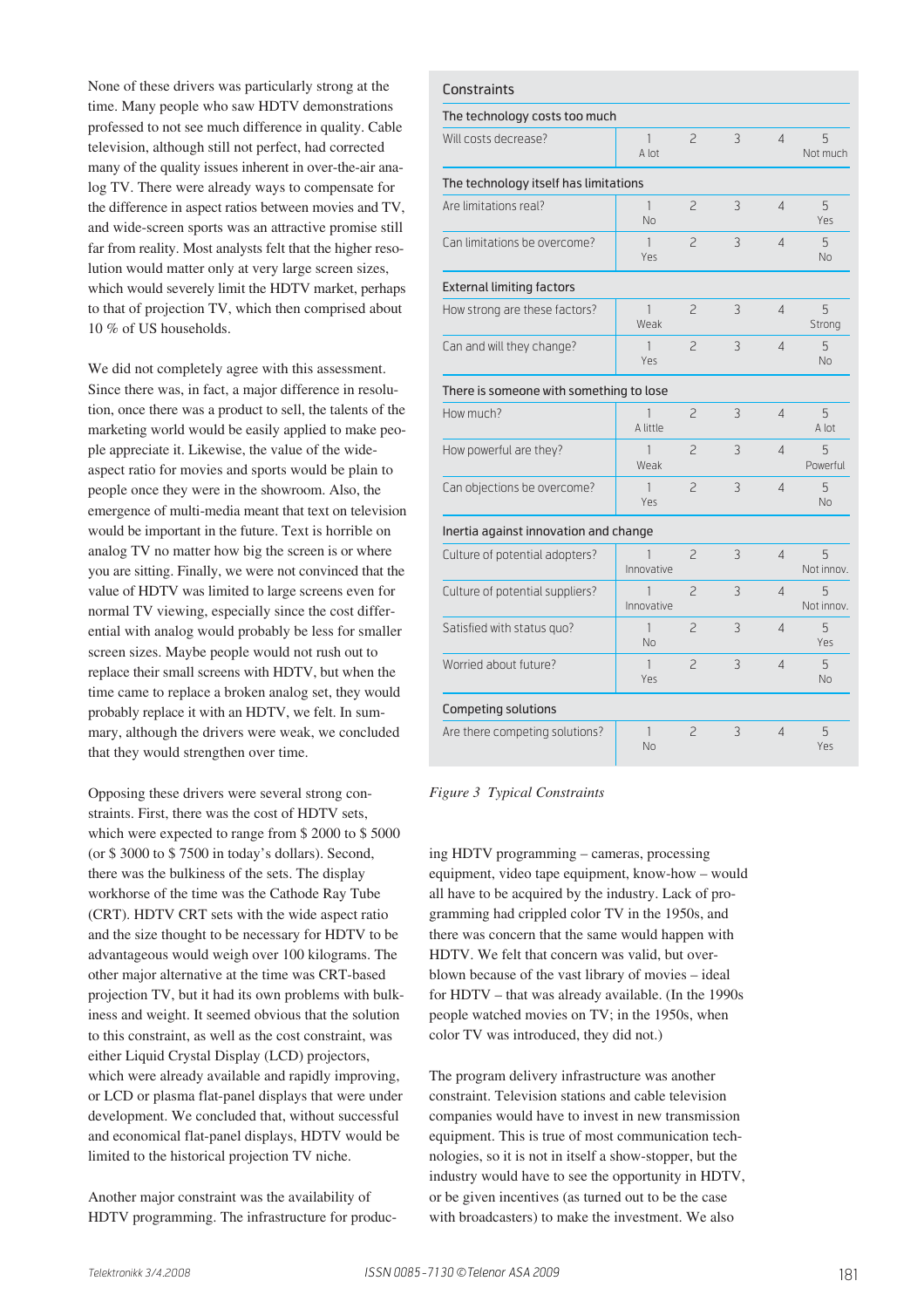believed that HDTV VCRs (and later DVDs) would give consumers a reason for acquiring HDTV sets, even without broadcast programming.

There were other constraints, but these were the major ones. There was no question that they would have to be overcome before HDTV would be widely successful and we thought they would be overcome in time. The only exception was the requirement that economical flat panel HDTV displays would become available. They could start out very expensive, but would have to follow a typical price decline pattern comparable to color television and other consumer electronics. See, for example, Figure 4. This was the major area of uncertainty to be addressed through research. That research revealed that R&D was being funded by the market leaders, significant progress was being made and more progress was expected. While no one expected flat-panel displays to follow the improvement rates typical of semiconductor microchips, there appeared to be plenty of room for cost improvements. Thus, we concluded that (a) HDTV was likely to be successful, and (b) it would ultimately be a mass market item like color televisions. We also reached the preliminary conclusion that, given the initial status of weak drivers and strong constraints, HDTV would take some years to reach the market and that it would not be an overnight sensation, but would have a moderate adoption rate.

#### **More on Estimating when a Technology will Become Commercially Available**

Although the names and details vary by industry, most innovations go through a process of discovery or development of concept, laboratory demonstration, field trials, and early commercial trials, before they are generally introduced to the market. Once you



understand this process for the industry of interest, answering the following questions will help answer the 'when?' question:

- Where in the development process is the technology now?
- What steps must still be completed?
- How long does it usually take to go from here to commercialization?
- Can and will they be compressed?
- Who else is working on the process?
- What resources are there?
- What problems are likely to come up?
- How fast can these be overcome?
- Are there parallel developments or required conditions for commercial success?
- When will the market be ready for the technology?

Returning to our HDTV example: In 1992, the year of our first HDTV study, digital HDTV was in the laboratory demonstration phase at an industry-sponsored test lab. As noted above, the FCC was analyzing the results and was expected to decide on one of them in late 1993 or early 1994. Based on analogies with B&W and color, we estimated that HDTV receivers would enter the marketplace sometime in 1994 or 1995. From there we estimated that it would take four or five years to reach 1 % penetration. Thus, our estimated 1 % point was mid-1999. This was based on a compromise between the two to three years it took black-and-white TV, VCRs, and CD players to reach 1 % penetration and the eight years it took color TV (see Figure 4 again), HDTV's closest analogy. Again, we felt that lack of programming was much less a problem in the 1990s for HDTV than it was in the 1950s for color TV.

Perhaps we should have spent more time researching the 'problems likely to come up' question. As it turned out, in 1993, elements of several of the individual proposals for HDTV standards were combined to form a "Grand Alliance" digital system. Testing of the new system began in early 1995, the year of our second HDTV study*4)*. In that study we estimated standards approval in 1996, commercial introduction in 1997, and 1 % penetration by yearend 2000, a year and a half later than estimated in 1992. However, before final approval the computer industry intervened, demanding progressive instead of interlaced scanning. The result was further delay. After a compromise was reached in late 1996 to allow both types of scanning, the FCC approved the standard on *Figure 4 US Color Television Adoption* December 24, 1996, the first HDTV sets were intro-

*<sup>4)</sup> Lawrence K. Vanston, Curt Rogers, and Ray L. Hodges,* Advanced Video Services: Analysis and Forecasts for Terrestrial Service Providers*, Technology Futures, Inc., 1995.*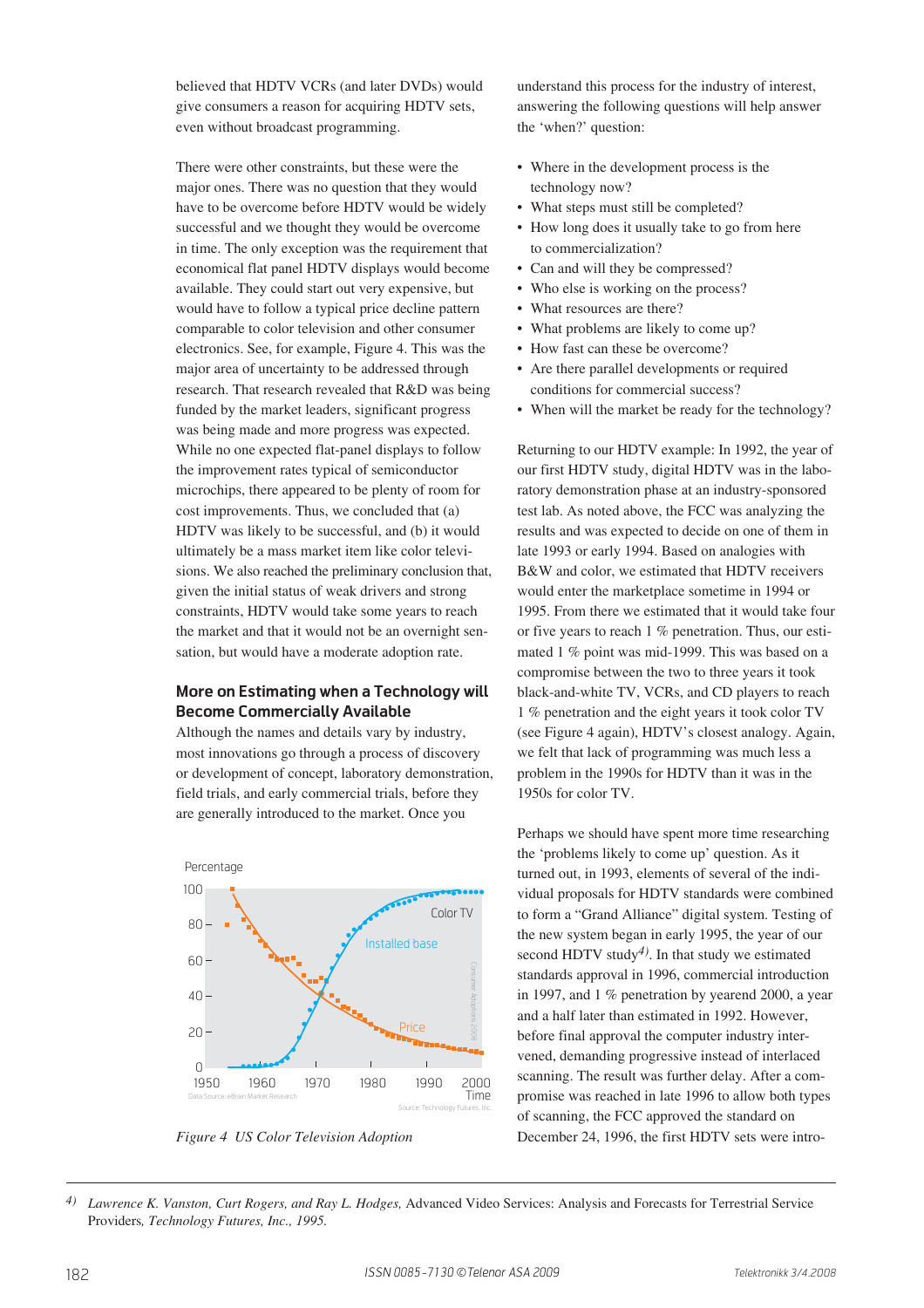duced in 1998, and 1 % household penetration was reached sometime in 2001.

## **More on Estimating how Fast the New Technology will Penetrate the Market**

The 2004 article in *Telektronikk* (Vol 100, No. 4) by Ray Hodges and myself covered this topic in considerable depth, so here I will just list some typical questions to ask yourself:

- What is the likely process of adoption?*5)*
- Based partly on the above question, what is the most appropriate model to use?
- What are the useful analogies and can we get data?
- Are there parallel technologies or conditions that will affect adoption?
- How will the relative strength of the drivers and constraints affect the adoption rate?
- What factors will affect the adoption curve? These might include reasonably tractable factors such as multiple technologies, market segmentation, geographical segmentation, constraints on capital, labor, or supplies, and pent-up demand. There are also more intangible factors such as quality of marketing programs, continued technical progress and cost improvement, or lack thereof, and last gasp advances in the old technology.

Returning again to the HDTV example: Both our 1992 and 1995 forecasts estimated that the adoption of HDTV from 1 % forward would follow the Gompertz model with the same rate as color television after 1 % penetration. This was an obvious analogy, but not without controversy. Many observers felt that the difference in desirability between HDTV and standard color TV was less than that between color TV and black-and-white TV. Our drivers and constraints analysis indicated that while that might be true in the mid-1990s, it was unlikely to be as true after HDTV was introduced. (Plus, I remembered early color TVs and they were not that great.) Also, color TV was one of the slower US consumer electronics, so using it was on the conservative side anyway. Finally, we did an analysis that even if people only bought HDTV sets when their analog sets broke, HDTV penetration would be consistent with the forecast.

Figure 5 shows the forecasts we made in 1992 and 1995 compared with actual penetration data to date. Both forecasts are approximately right, especially when you consider there was considerable doubt whether HDTV would be successful at all or whether it would be no more than a niche technology. The 1992 forecast was early because of the delays caused by the Grand Alliance tack and the battle with the computer industry. The 1995 forecast has been extremely close for the first five years of the actual substitution, so it appears so far that the color TV analogy was perfect. There is some indication that the substitution has accelerated recently – it is too early to tell whether this is a permanent change. If so, the actual trend going forward may be between the two forecasts.

## **Methods for General Technology Adoption Forecasts**

Besides drivers and constraints, there are a number of other tools we often use. These fall into the following categories:

• **Research**. Research, lots of it, is required to identify the drivers and constraints, estimate their strength, and address the issues that surface. This certainly includes secondary market research and may include primary market research. It also includes research into the technology of interest, competing and supporting technologies, and expected technological progress. In-depth technical knowledge, or R&D experience, is not required, but a rudimentary understanding is. Also, I spend time researching the opinions of others regarding the technology.





#### *Figure 5 US HDTV: 1992 and 1993 TFI forecasts and actual data*

*<sup>5)</sup> For example, will it likely be driven by mortality factors (eg. existing units breaking or wearing out), substitution (the new technology is superior to cause pre-mature change-outs), or diffusion (early adopters teach late adopters). Another example: Is it a consumer or a business adoption?*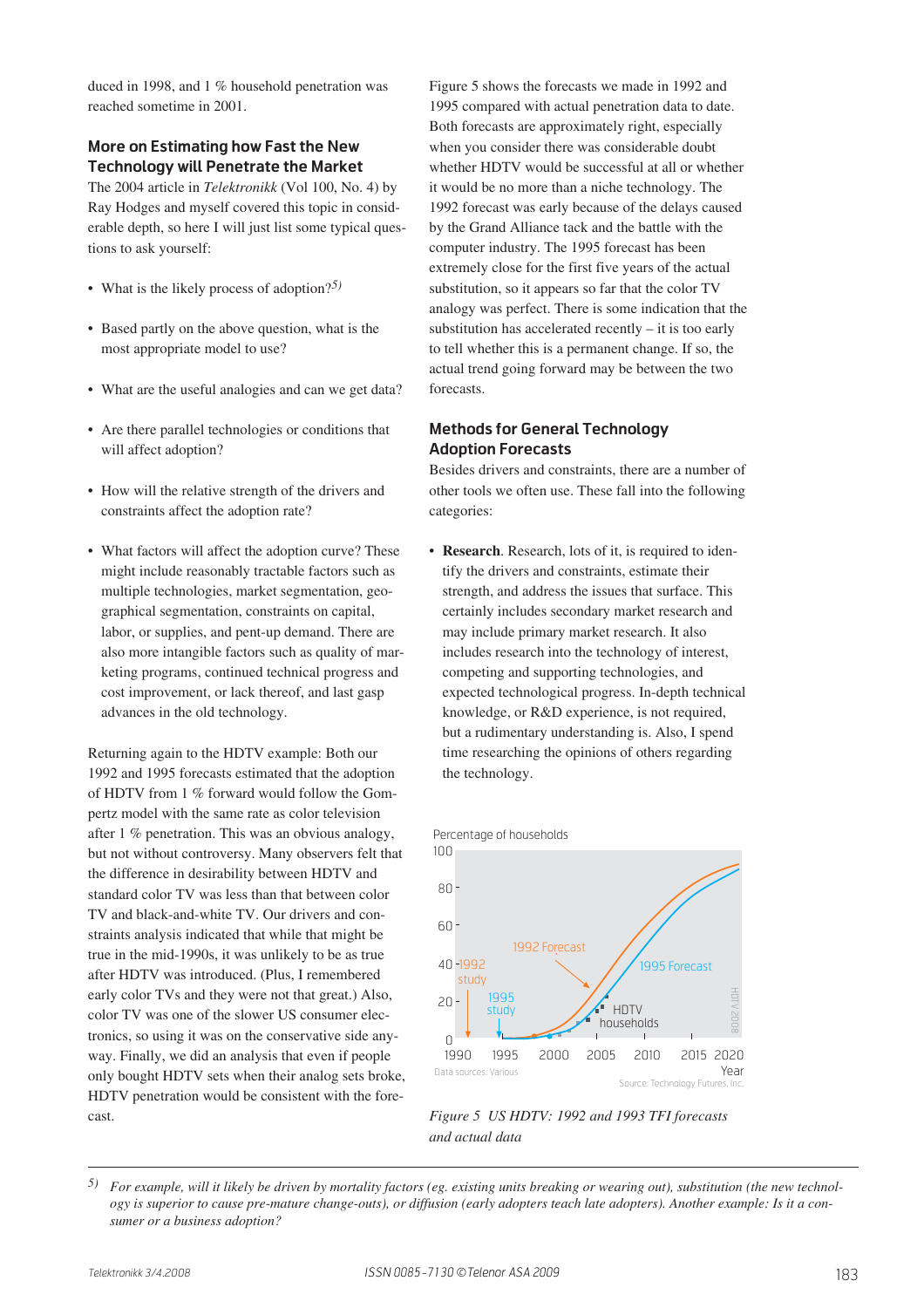- **Expert Opinion**. Expert opinion can be useful, as long as you cast a wide net in finding experts. Expert panels, basic surveys, structured interviews, and Delphi surveys are all ways to elicit expert opinion. In my experience, I have found expert opinion most valuable in identifying issues, assessing technological constraints (and how they might be overcome) and estimating when technological milestones might be reached. I have found it less useful in estimating likelihood of market success or market size.
- **Group Methods**. Brainstorming methods are great for mining group intelligence to identify drivers and constraints, surface hidden issues and connections, and quickly get a feel for the issues. We typically stick to the relatively simple ones such as nominal groups and impact wheels.
- **Analogies**. I cannot recall ever doing a forecast without at some point relying on an analogy or two. Their application requires research and good judgment. Analogies are especially useful in computing time to market, how constraints are overcome, and determining adoption rates.
- **Economic Analysis**. Since many drivers and constraints are economic, some analysis of costs and benefits is often needed. However, the analysis is at a high level and only the most important variables are modeled. My main caution regarding economic analysis is to forecast changes, usually improvements, in the cost and benefit parameters.
- **Project Management Tools**. This may be a surprise entry on the list, but the process of getting from here to market introduction is like a project with activities, events, durations, costs, probabilities, dependencies, and critical paths. In this case, we use tools such as PERT/CPM for forecasting instead of management.
- **S-Shaped Curves**. I could not live without S-shaped curves. We use the Fisher-Pry and Gompertz models a lot, but the Bass model, full logistic, and many other models are widely used as well. Our above referenced article in *Telektronikk* covered this topic in depth so I won't say any more about it here, except to mention again that drivers and constraints and analogies are very helpful.

## **The Shoals of Technology Hypnosis and Technology Lethargy**

People love to laugh about failed forecasts. On the overly pessimistic side we have the examples of Watson of IBM estimating in 1943 a world wide market of five computers and McKinsey & Company forecasting in 1980 a potential market of 900,000 cellular subscribers by 2000. On the overly optimistic side, I am still waiting for the flying car that was promised me when I was young. Or, much more seriously, in the late 1990s there were forecasts (that were demonstrably wrong when they were made) that Internet traffic would continue to double every several months. To avoid being laughed at (or worse) sometime in the future the forecaster needs to simultaneously avoid the shoals of technology hypnosis and technology lethargy. A simple drivers and constraints analysis does not guarantee perfection, but it will help you avoid the biggest mistakes. It is also a good idea to get the viewpoints of people from diverse fields and industries. Be open-minded. Good judgment helps too. That comes with experience and intelligence, but to the extent that good judgment reflects the balancing of many factors, drivers and constraints gets you halfway there.

## **Reality Check 1**

Actually, my problem has always been more about getting laughed at in the present than the future. Here are a few examples from my career (so far):

- "[laughter], Larry, cellular will never replace landline telephone service. They are complements, not competitors."
- "[laughter], Larry, residential customers will never want broadband. They don't even want ISDN (residential ISDN was a big failure in the US) and our surveys indicate zero demand for broadband."
- "[laughter] Larry, we'll never retire those analog electronic switches; there is just no trigger for it. Digital switches are just a niche replacement for electromechanical switches."
- "[laughter], Larry, the Internet growth rate will never go down; you're missing the paradigm shift. Tell your client to go ahead and build that new fiber plant."

I never take the laughter personally because I understand that most people, especially experts, and even more especially executives, see things in the present. They are not forecasters. If they were, I wouldn't have a job. Replace the word "never" in their statements with "in the future" and they were right. My job is to, first, answer the four questions – how sure, when, how much, and how fast – and, second, over time, convince people that I am approximately right before it is too late. The second task is much harder than one would think. The reasons include: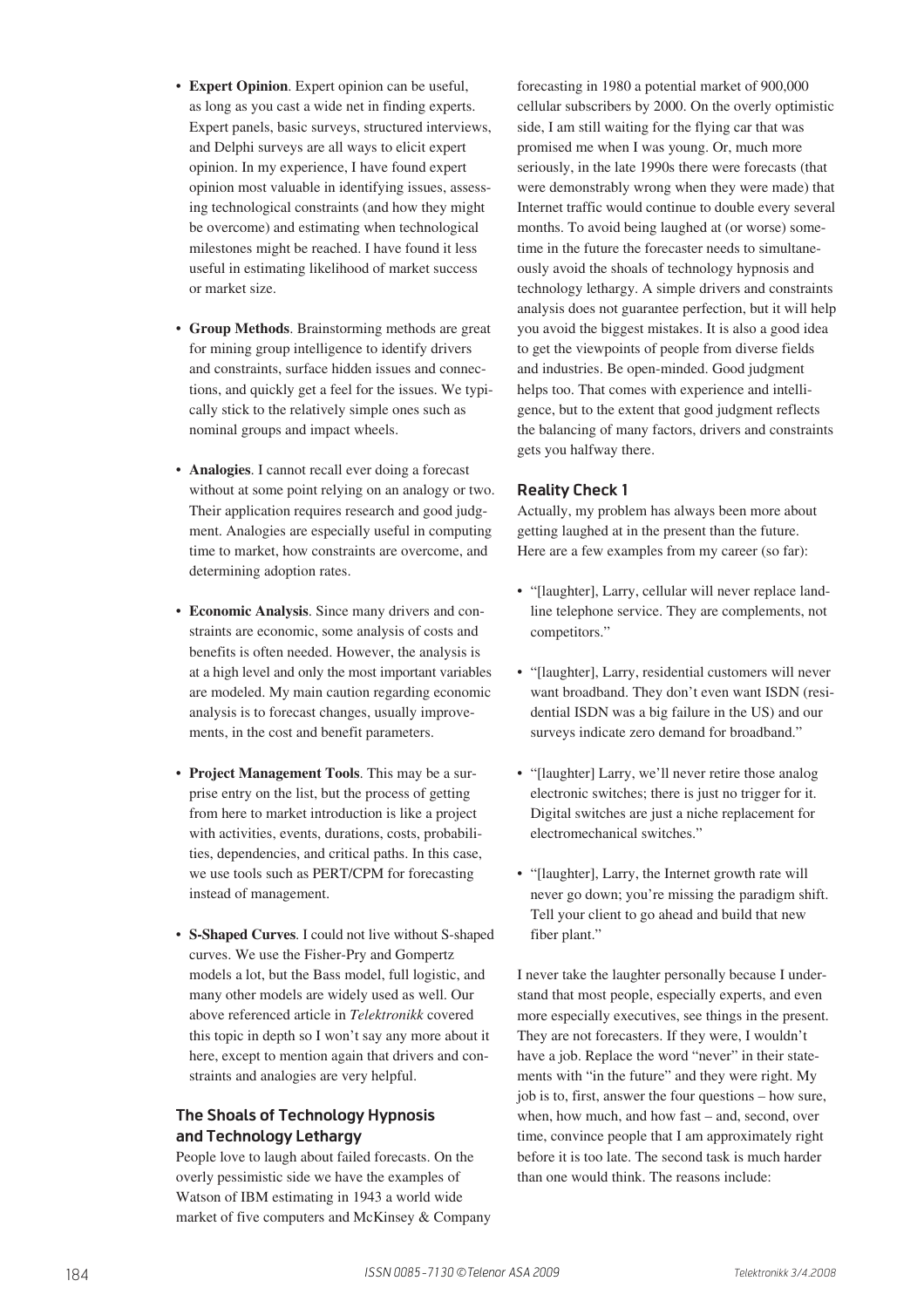- Regardless of the amount of work you do or how good your track-record is, you cannot prove the future. All you have is an educated opinion and a set of good arguments that someone has to listen to and understand.
- A pre-formed opinion, even in the face of educated opinion, can take time to overcome. People, especially executives, don't always have time to fully evaluate your arguments, especially when your conclusion is counter-intuitive or against conventional wisdom. After all, executives got where they are by having good intuition, ie. making good decisions on the fly, so be patient.
- There is always one more hole in your argument to be filled. Even if there isn't, and there is, someone will find one. So leave time for plugging holes.
- Nobody wants to hear bad news.
- Fundamental trends are the most powerful, but evidence of their impact can be slow. We first predicted that cellular phones would some day substitute for landline phones in 1988. Landline access lines in the US did not peak until 2000, and even in 2008, twenty years after the first forecast, less than 20 % of US household are cellular-only.

The last item usually works in our favor, because it means the forecaster may have time to save the world.

## **Ideas for Successful Selling**

The following are some ideas for convincing people before it is too late:

- Distill conclusions into an easily communicated message. I have found that for each technology area, there are usually one or two charts that I use over and over again because they capture the situation in a nutshell. More importantly, other people are always borrowing them for their presentations.
- Build an understanding of technology market forecasting principles within your company through classes, presentations, special events, reports, newsletters, etc. This is in part to improve people's intuition regarding the future and to give people a reason to have confidence in forecasting.
- Start early, it takes a long time to turn around a big ship.
- Keep reminding people to never say 'never.' Be prepared to explain over and over again how you think things are changing as constraints are over-

come and the balance of drivers and constraints change.

• Keep forecasts up-to-date. Among other things, it builds confidence that you are tracking the situation.

Depending on your personality, doing these things may not always be as fun as making good forecasts, but I have found that the satisfaction of being right pales in comparison to the satisfaction of seeing your company or your client be successful in part, maybe, because they believed you were right, or at least thought you might be right.

# **Part 2. Factors of Success**

For every new technology I have been involved with, there have been many companies that have had the vision to pursue the technology. However, only a few have executed well enough to be successful. In one of our seminars, someone asked me which was more important, vision or execution? Obviously, they are both important, but the first thing a venture capitalist looks at in a new proposal, is not the great idea, but the management team. Of course, it is presumed a great management team will be visionary and only get behind good ideas that have been well thought out. So my answer was that it's important to have good vision and great execution.

One of my oldest and best clients always seems to be a step behind in the vision department, always makes incremental decisions, and always executes brilliantly. They have been very successful. Another of my oldest and best clients is what I would call visionary, makes bold decisions, and always executes brilliantly. They too have been very successful. Then there are those that were visionary and executed poorly. And those lacking vision that managed the downward spiral well. And those that didn't.

When I ask what are the factors of success, I am not referring to all the normal things like hard work, character, leadership skills, etc, but rather things involving markets and technologies. And within that category, things generic enough to apply to many technologies and specific enough to be useful (for example, not "Mom likes it" or "It tastes like apple pie").

The drivers and constraints analysis we did in Part 1 is useful in determining success factors. Anything that can be done to enhance the drivers is a success factor, as is anything that can be done to overcome the constraints.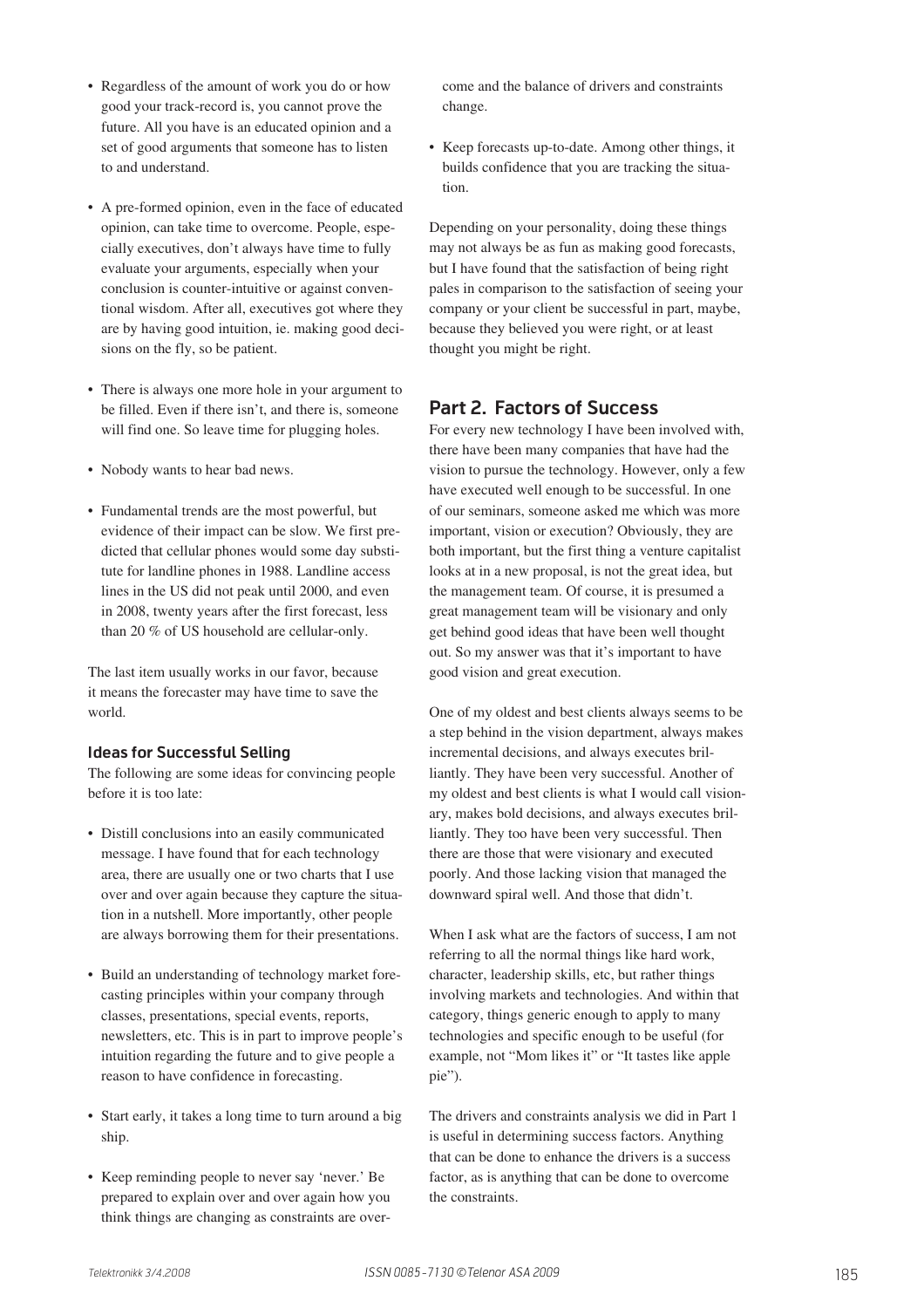## **Technologies Follow the Path of Least Resistance**

To me, there are two most important factors of success. First, like electrons flowing in a circuit or rain falling on a mountain top and flowing to the sea, technologies follow the path of least resistance. You may believe with all your heart that 1 Gb/s fiber to every house is the optimal solution for broadband access. Or you may believe that wireless technology is the best access technology. You may believe that wireless mesh networks can replace metro fiber. But even if you are right, it doesn't matter because the people who spend the money don't care. In the US at least, companies report earnings quarterly and produce annual reports. They don't produce five-year, ten-year, or twenty-year reports. Executives that miss a quarterly earnings target risk their bonuses if not their jobs. Thankfully, they still make long-term investments but they tend to seek local optimums, not global ones (in a mathematical sense).

AT&T and Verizon's deployment of fiber in the loop is a good example of following the path of least resistance. Any good general technology forecast (see Part 1) will support their vision that much higher speed broadband is required and that video is an important service element. AT&T is deploying a fiber to the node (FTTN) architecture while Verizon is deploying fiber to the premises (FTTP). Both architectures meet the basic requirements forecast for the time being (a longer 'time being' in the case of FTTP), but neither is the ultimate architecture in the opinion of purists. Further, each company is, at this time, promising to deploy fiber in the loop to only about half of their customers.

Ironically, there has been resistance even to these plans. Both companies have had to struggle with investment analysts about whether even these incremental strategies would pay off. Verizon had the added burden of justifying their choice of the path of second-least resistance (only in terms of cost; in terms of the rapid rollout of video, it was the path of least resistance). In an incredible burst of long term thinking one analyst even opined that Verizon's (and presumably AT&T's) business case for FTTP should be burdened with the cost of converting the other 50 % that were not in the current plan.

I like the fiber in the loop example because it illustrates that even visionaries follow the path of least resistance and that the path of least resistance is not a path of no resistance. If the path of least resistance is hard, then the direct path to the optimum may be impossible.

#### **Find the Natural Timing for the Technology**

The other most important factor of success is finding a business strategy that matches the natural timing for the technology. As in romance, timing is everything. Too soon and your technology will not be appreciated by a critical mass. Too late and your product will not be needed anymore.

An example: Back in the mid-1990s, I remember advising a startup broadband equipment company not to gear up for mass production of a new broadband fiber in the loop technology. A major telephone company had been deploying the equipment in field trials. Knowing the typical telephone company time lines, telco propensity for doing trials as learning experiences, and recognizing that in the mid-1990s telcos really did not need broadband to most homes, I knew it was not too early to establish a position, but that it would be many years before they were selling the millions of units they thought they would be selling the next year.

Another example: After joining TFI in 1984, one of my first projects was to develop a computer-based business game based on the history of the RCA video disk. This turned out to be a classic example of having a technology in hand but waiting much too long to introduce it. RCA had developed a capacitance discharge technology in the early 1970s that allowed it to store a movie on a disk much like an LP record. However, it kept the technology on the shelf until the late-1970s when, needing a big success to re-establish a position in video, it rolled out the product. It was in fact a big disaster. Unfortunately for RCA, the rollout came just as Japanese firms finally perfected massproduction of VCRs for the consumer market. Had RCA introduced the video disk in the early 1970s, or even the mid-1970s, the window of opportunity may have been big enough to establish a major generation of video. By the late-1990s it was too late.

How do you know when the timing is right? Happily, this is easier in technology than love. The answer falls straight out of the drivers and constraints analysis and the adoption forecasts you did in Part 1. Those tell you the basic parameters you have to work with: How sure? How big? How soon? How fast? They also tell you what is important: strengthening drivers and overcoming constraints. A successful business strategy will match these to the company's strengths, weaknesses, and culture.

## **How Long before the Technology is Obsolete?**

Speaking of timing, one question that often comes up is whether a technology under consideration will become obsolete before your investment is recovered.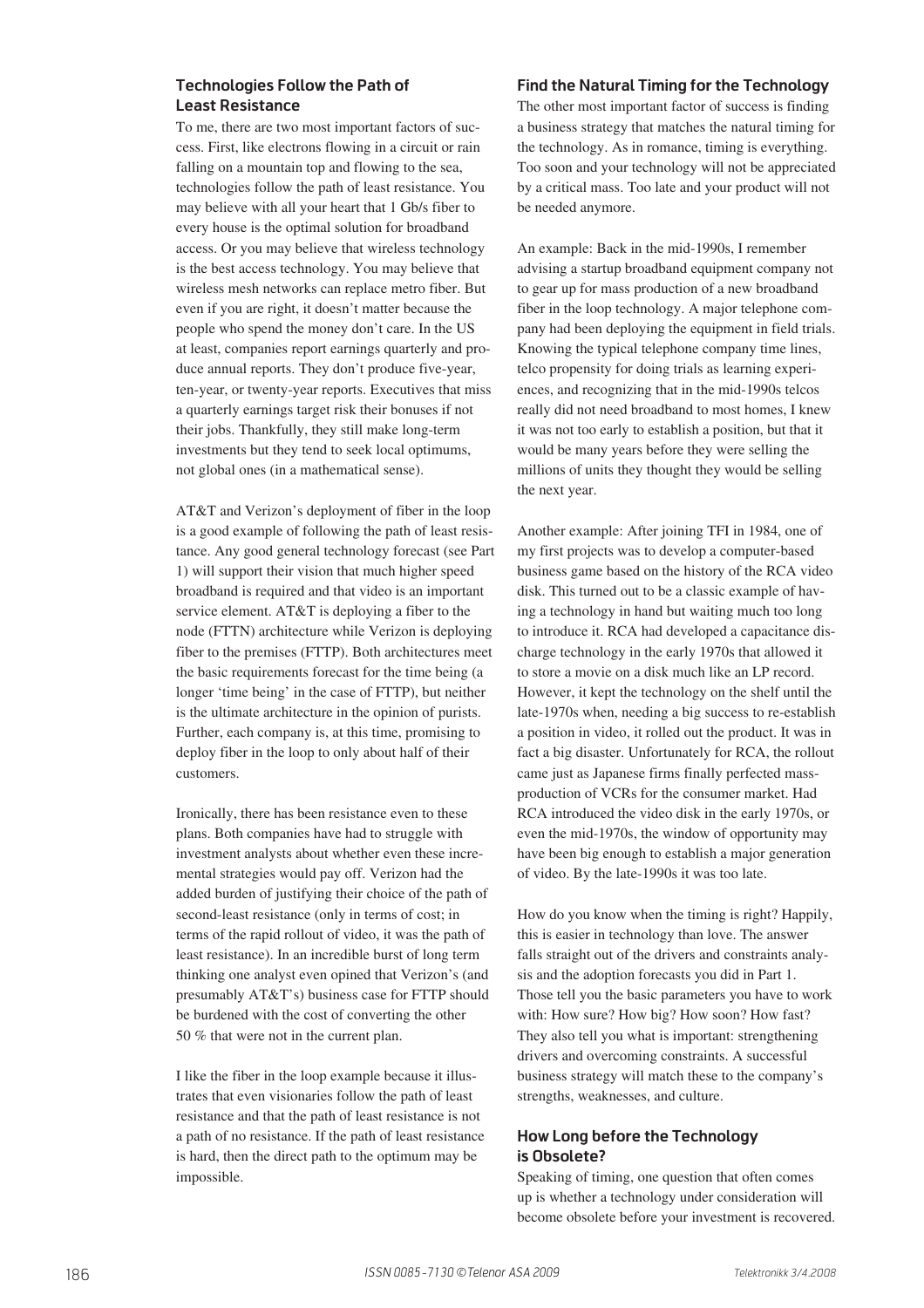This is relevant whether you are planning to produce the technology or use it. The question can be addressed by asking the following questions:

- Is there an identifiable replacement technology? If not, you are probably safe with the current technology, assuming you have been duly diligent in trying to identify a replacement. The time it takes to go from a concept to commercial introduction will likely provide a long enough window to recover your investment in the current technology. An exception may be Internet-based services where ideas can go from concept to product very rapidly.
- When will it be available commercially? See Part 1.
- How fast is it likely to substitute for your technology? See Part 1.
- Is there a large enough window to make money or to recover your investment in the current technology? The substitution curve from Part 1 for the replacement technology will help define the lifecycle of the current technology. Economic analysis based on that lifecycle will tell you whether the window is long enough.
- Will experience in the current technology pave the way for the next? Much of the cost of adopting a technology is cultural. If the current technology points to the future, it may make sense to abandon a dead end technology you currently have and get your organization valuable experience, or establish a position in the market, even if you might have to upgrade before the investment is amortized.

#### **Reality Check 2**

While answering all the above questions will point the way to successful strategies and help with evaluating whether a given strategy will be successful, it still does not address the myriad other elements of successful execution, including luck. This is the answer to the question, "Larry, if you are so smart at forecasting successful technologies, why are you not rich?" The reason is that I find technology forecasting more interesting than evaluating management teams; otherwise I would be a venture capitalist.

## **Part 3. Picking Winners and Losers**

When the issue of which of two or more competing technologies will win comes up, the first question I ask myself is whether (a) they are competing technologies, or (b) one technology is substituting for another. If it is clearly a technology substitution of new for old, see Part 1. Otherwise, to get a feel for the issues I usually start with a table listing the

advantages and disadvantages for each technology. This is basically the same as drawing a vertical line down a piece of paper and writing 'My Vacation' on the top and 'Beach' on one side and 'Mountains' on the other. Anyone can do it. As with drivers and constraints, we assess how the two technologies balance and ask whether the factors will change. A clear winner may emerge at this point, but, more often than not, the technologies roughly balance, especially if they have been in play for some time. If we haven't done it already, we might do a stakeholder analysis at this point to see if the mix of stakeholders in the various technologies tips the balance one way or the other. If not, we ask:

- Which technology best meets the factors for success? See Part 2.
- Does each technology have a natural market segment? I remember in the early 1990s an engineer questioned why I was doing a forecast on the future of fax when email was clearly a substitute for fax. I agreed with him regarding email replacing fax in the long run, but felt there was a large natural market segment for fax that would be of interest for most of the 1990s and that it would not be correct to treat email as a substitute … yet. At the time most business weren't on the Internet, and external email was all but impossible because of incompatible standards. It was also completely text oriented. Fax, on the other hand, was simple, intuitive, standardized, ubiquitous (in business), and was not limited to text. For a segment of the market – scientists, engineers, computer pros, internal corporate communications – email was an answer, but for a much broader segment it would be years before email was an alternative.
- If each technology has a distinct segment, how long can the market sustain both technologies? This question is much like determining when a new technology will be introduced and you can apply the same approaches to getting answers. For fax and email, the answer was about a decade.
- Are these competing technologies or brands? For example, back in the mid-1980s, I was in charge of personal computers at TFI. We were an IBM PC shop running Microsoft DOS, which had a command line use interface. One of our hip communications professionals, an employee I'll call Christopher, was lobbying me to convert TFI to the Apple Macintosh which had a cute little Graphical User Interface (GUI) that, in fact, I really admired. But Apple was very proud of their technology and priced accordingly, so I told Christopher, he could have one, but we were not going to convert all of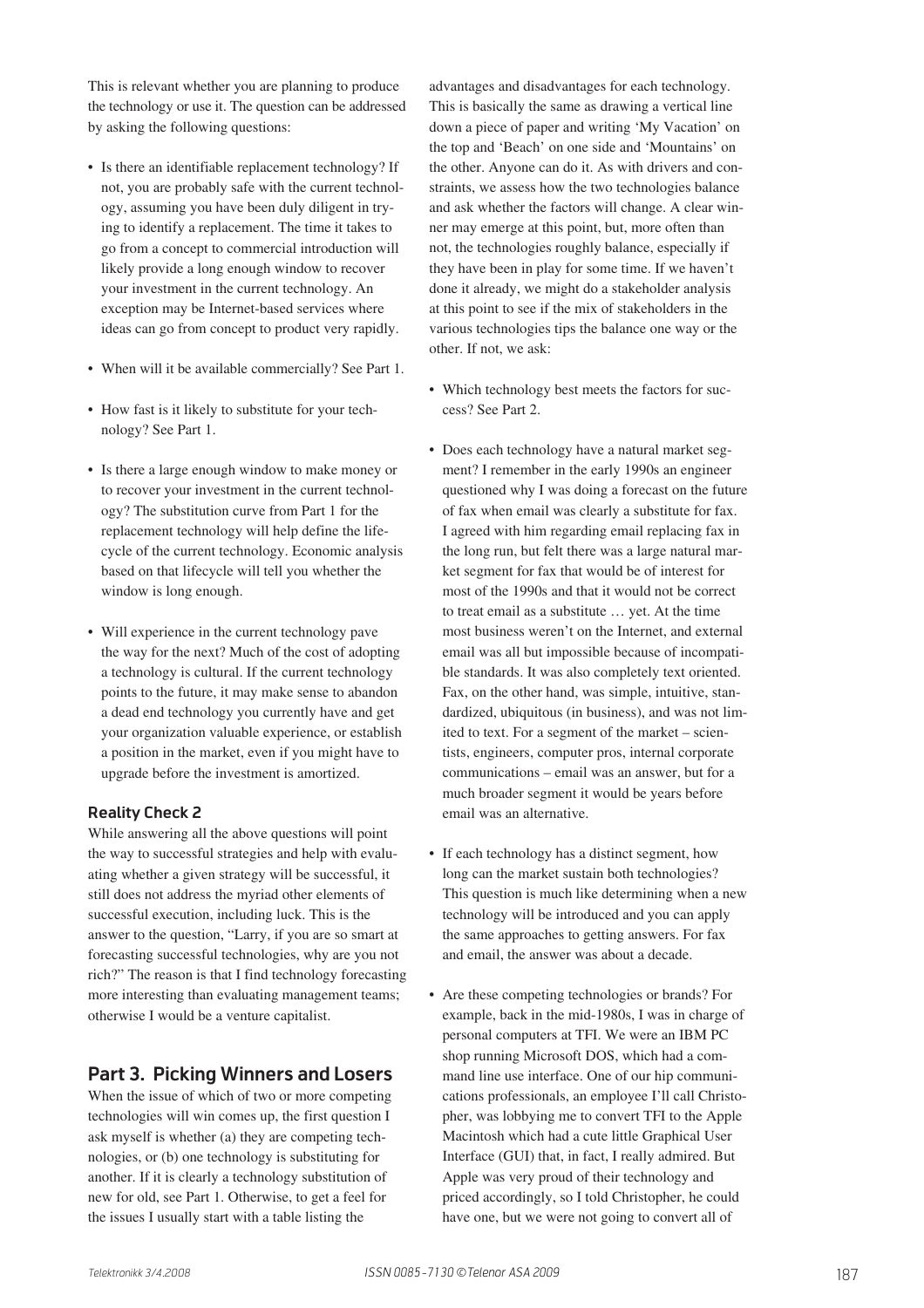TFI. Cleverly I thought, he suggested that I do a substitution forecast of Macs vs. PCs, which would clearly show that by the end of the life-cycle for a new computer, Macs will have taken over. I did the forecast, but added the few PCs with early versions of Windows to the Mac count to get a GUI total for the new technology. The old technology was PCs running DOS (without Windows®). Christopher was right about the end of command line interfaces, but not about PCs. My decision was to wait for Windows to mature and buy new PCs then. (Apple lovers: This was a business decision.) The more important point is that Apple's strategy of keeping its prices too high for too long, and waiting too long to finally license its GUI interface to other manufacturers, betrayed Apple's confusion of its products (an excellent computer and an excellent operating system) with a technology (GUIs) that was available to all and which they had, to be polite, borrowed from Xerox.

• Can early leads be overcome? Often one technology gets to market first and is assumed to have an advantage. However, there are plenty of examples where early leads have been overcome. The Windows vs. Mac example above is one. TDMA vs. CDMA is another. The analysis regarding timing helps answer this question. In general, the burden of proof is on the leader trying to make the case that the lead is unassailable.

#### **Reality Check 3**

If two or more technologies are serious contenders, and you have gotten this far, it is probably a close call on the tangible factors that are subject to analysis, forecasting, and estimation. Being a close call, intangibles and unknowns will likely push it one way or the other. These could easily be non-technological factors. Most people considered Sony's Betamax VCR technology to be superior the VHS VCR technology, but VHS won nevertheless. There are numerous explanations for why VHS won, which is instructive in itself. If it is difficult to assess the unknowns and intangibles in a well-known historical example, how can we expect to assess them reliably for the future?

Even if there were not unknowns and intangibles, there still is a fundamental problem with picking winners when there is a close call. (Here I will betray my doctoral training as an operation researcher.) As an example, consider the battle of the fiber technologies (FTTN, FTTP, FTTC, HFC, Active Ethernet, etc). I possess a model that perfectly identifies all of the pertinent parameters that might influence which technology wins: cost, bandwidth, reliability, etc. There are ten of these parameters. I have accurately measured

the performance of each of five alternative technologies on a numeric scale for each parameter in a way that reflects its desirability. I know that each of these scales are linear, or if not, how to transform them to be so. I also know weights for each parameter that reflect the parameter's relative importance. I also know that the weighted parameter scores are additive so that I can compute a total score for each technology by taking its weighted average score across the parameters. (Actually, they are not at all additive, but I know a secret formula to combining them appropriately.)

I will sell you my model, but you might not want to buy it. Do I really know the performance of each technology? Maybe I couldn't find the information, maybe I misinterpreted it, maybe I made it up, or maybe somebody lied to me. Maybe I just estimated the parameter weights using my own set of priorities. Or maybe I did a focus group of telephone guys I know who rated things on a scale of one to ten based on their best guesses. And maybe my secret formula is my grocery list.

Anyway, suppose these fears are unfounded and you buy my model. The technology with highest score wins, right? Not so fast. The winner is not decided overnight, but over a period of years. I have been observing the battle of access fiber technologies for twenty years and it is still far from over. This means you would have to accurately forecast the performance of each technology against each of the ten parameters, as well as their relative weights, and input these into my model for each time period. That's at least forty parameters to forecast. (No wonder there always seems to be an access fiber technology du jour.) Plus, you'll need my supplemental model (extra) for computing how the trajectory of changing scores will determine the ultimate winner, assuming there is one. Things will get complicated because the parameter values and weights will be different for different situations, areas, companies, countries, or regions. (So, for example, it's not that either AT&T or Verizon is foolish in their choice of FTTN or FTTP, but that they are different and can both be right. Plus, either could change their minds as things change.)

The reality is that slight changes to any of the model assumptions could change which technology would win if it is a close call to start. Add to that the intangibles and unknowns and you have what is a fundamentally difficult problem. You may want to buy my model anyway, but you cannot count on getting a reliable answer to the question of which technology will win.